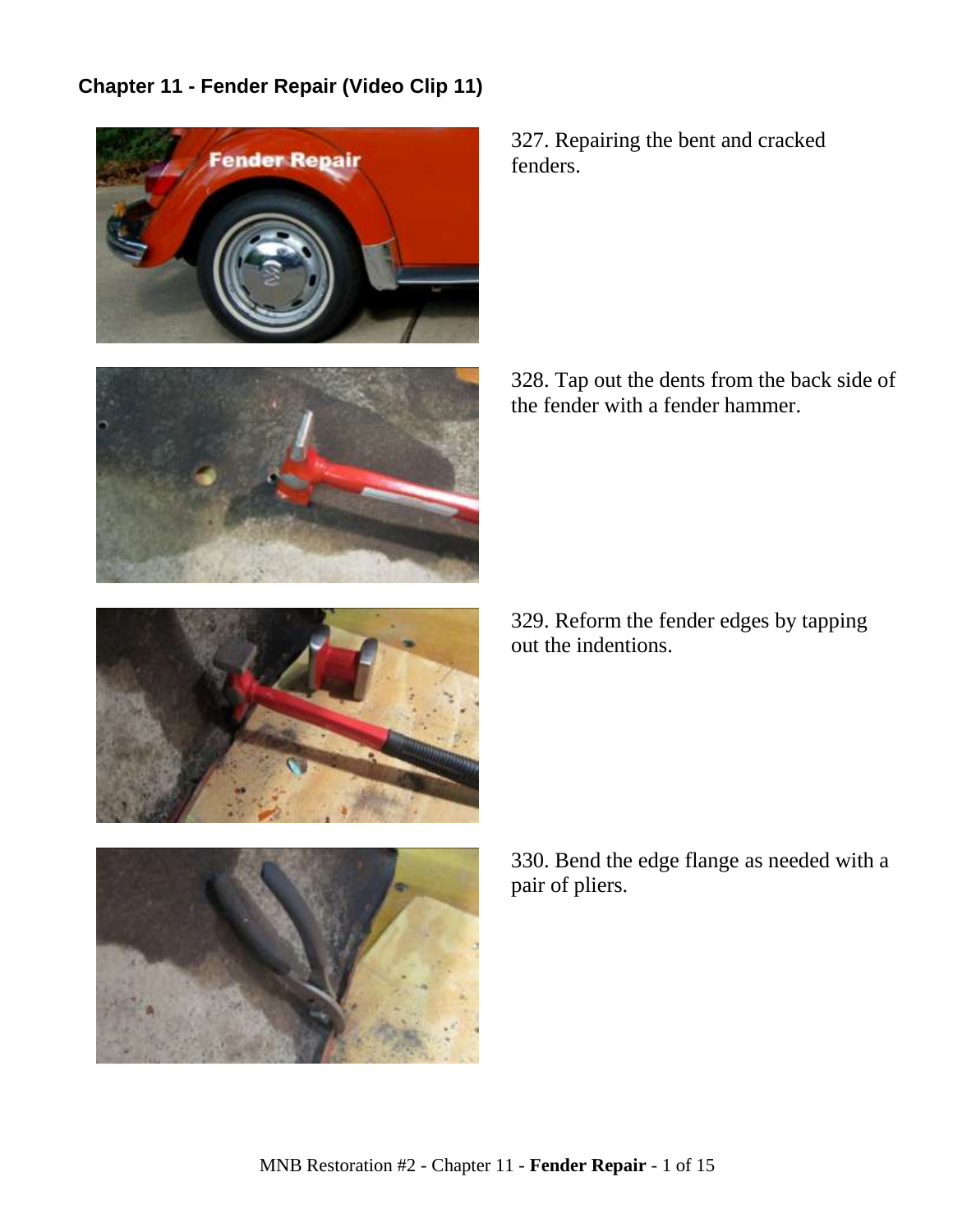





332. Move to an electrical orbital sander and 220 grit sandpaper.

333. Move up to an air sander with 220 grit sandpaper.



334. Remove the 3 screws on the inner headlight bezel.

*(Work on this section - 4 Hours)*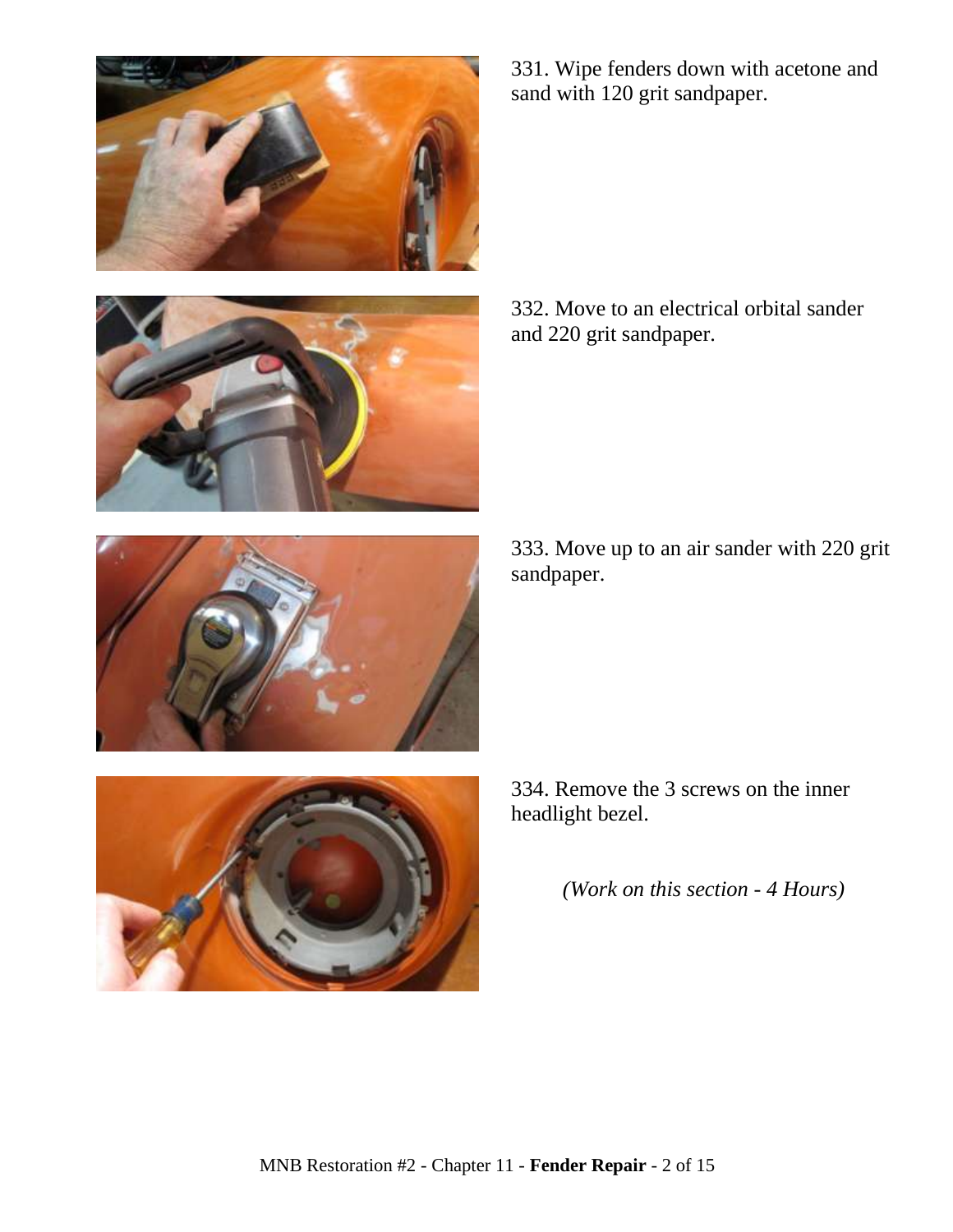





335. Close up of outside right rear fender that has been sanded around the crack.

336. Back side of crack in right fender also sanded.

337. One fender was cracked on the edge so I took it to Walt, my welder for the floor pans, for repair. First he added a support piece to reinforce the crack, as shown.

338. Walt performed additional cleaning with a heavy duty wire brush.

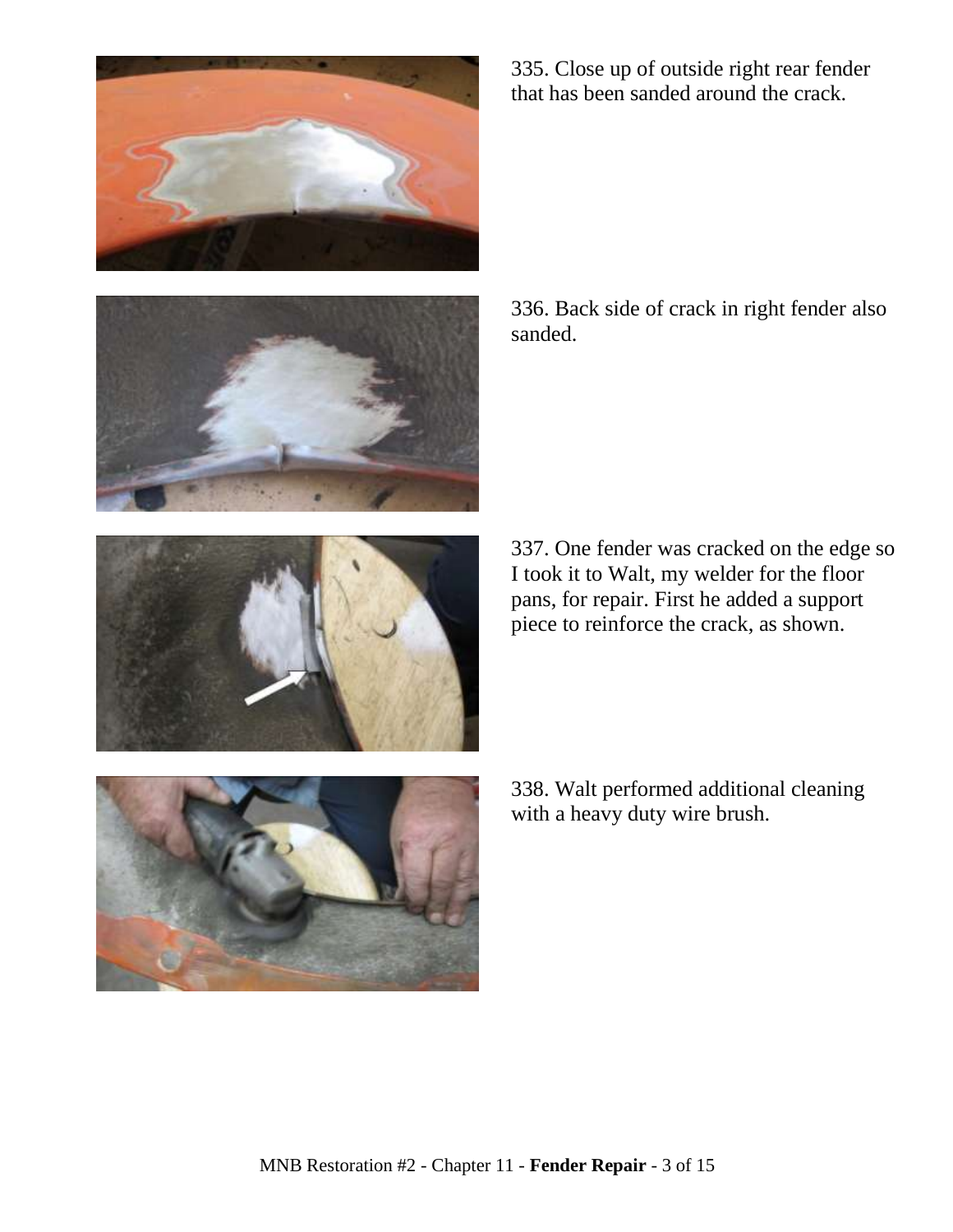



- 
- 

339. Crack after additional cleaning.

340. Walt, welding the crack on fender.

341. Walt, welding the crack on fender.

342. Walt shaping the weld area.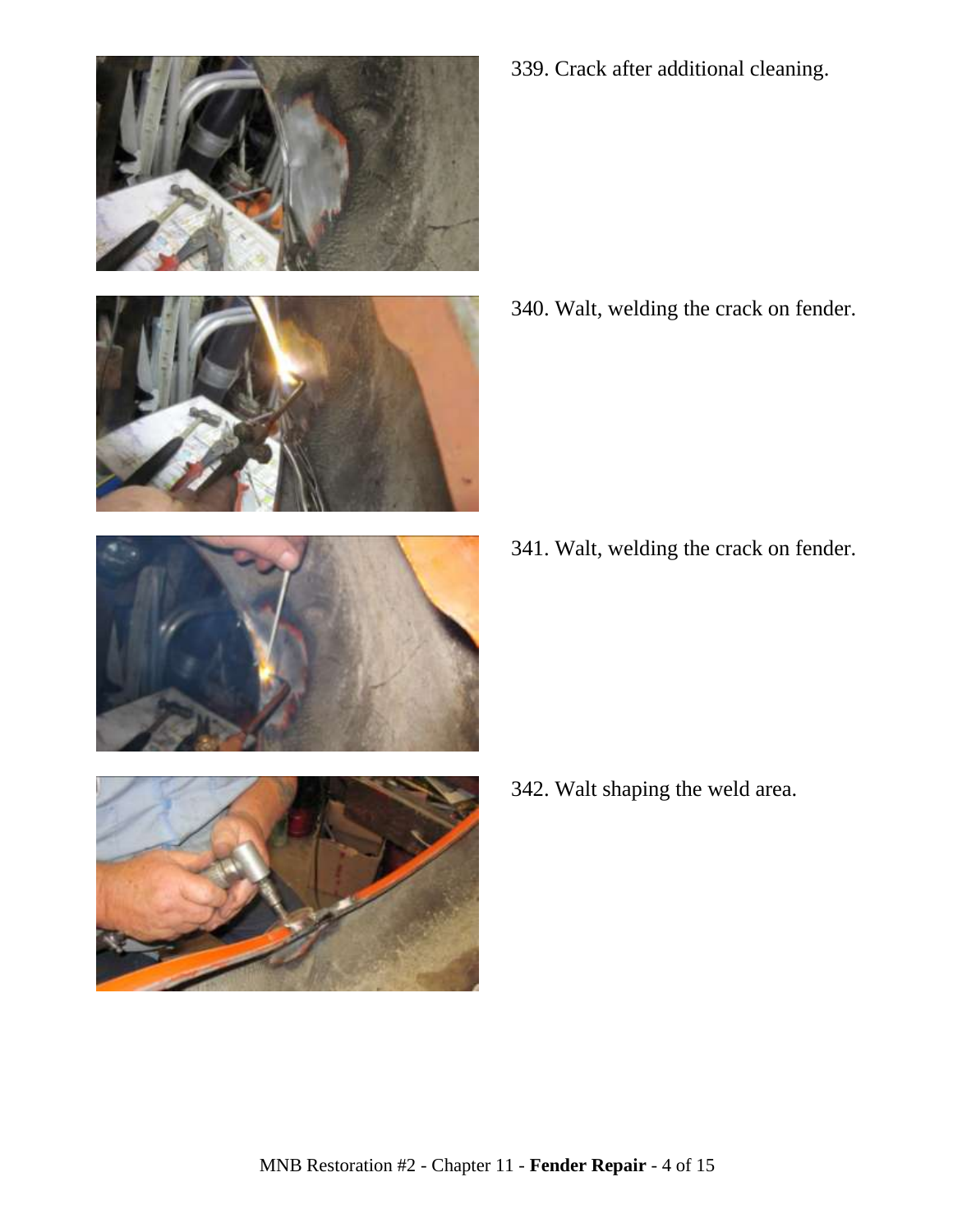







343. More welding.

344. Cool down.

345. Close up view, after cool down.

346. Additional shaping.

*(Work on this section - 1 Hour)*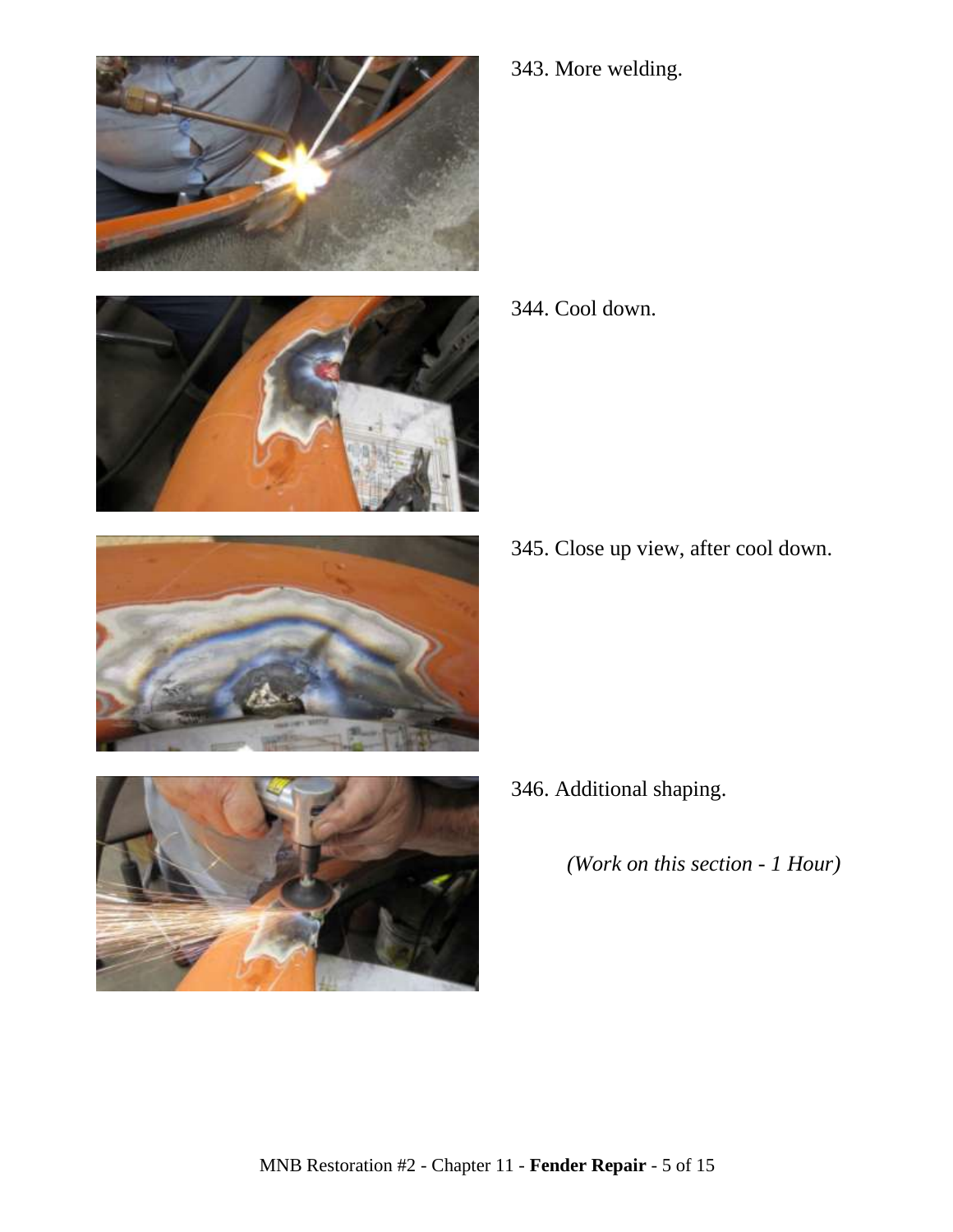

347. Crack, Front side - Before 348. Crack, Front side - After









349. Crack, Back side - Before 350. Crack, Back side - After 351. I checked for level. High spots are not good since you will sand metal off, low spots are O.K. since you can fill in with filler but level is best, since there is no sanding off metal and no filling in.



352. I had purchased two extra fenders that I am going to use as test fenders for sanding, priming and painting. Note: The best way to sand the odd shape fenders is with them on the car so with the extra fenders I mounted then to an old sawhorse for sanding.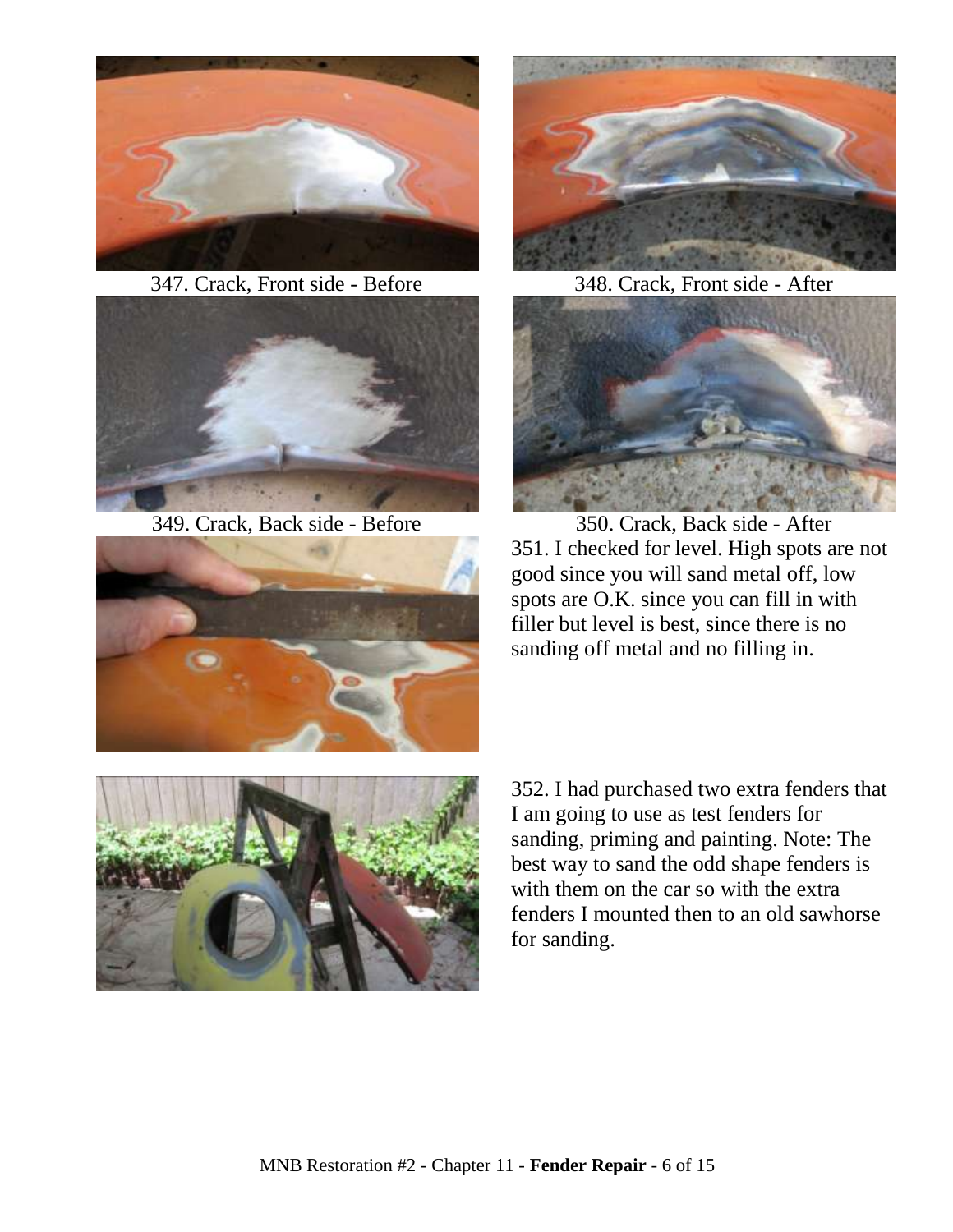

353. Sanding the extra fenders with 220 grit sandpaper. I will keep the extra "practice fenders" in case I need to replace a fender in the future.



354. Sanded the extra or practice fenders with 220 grit wet/dry sandpaper. Also sprayed on a coat of sanding primer on the left fender. The right fender requires paint remover or media blasting to get the old paint off.

*(Work on this section - 2 Hours)*

355. The red (rear) practice fender above after two coats of paint remover.

*(Work on this section - 2 Hours)*



356. I could not stand not having the practice fenders the same, so I went ahead and use paint remover on the yellow fender (front) that I had previously primed. Fender shown after 1 coat of paint remover.

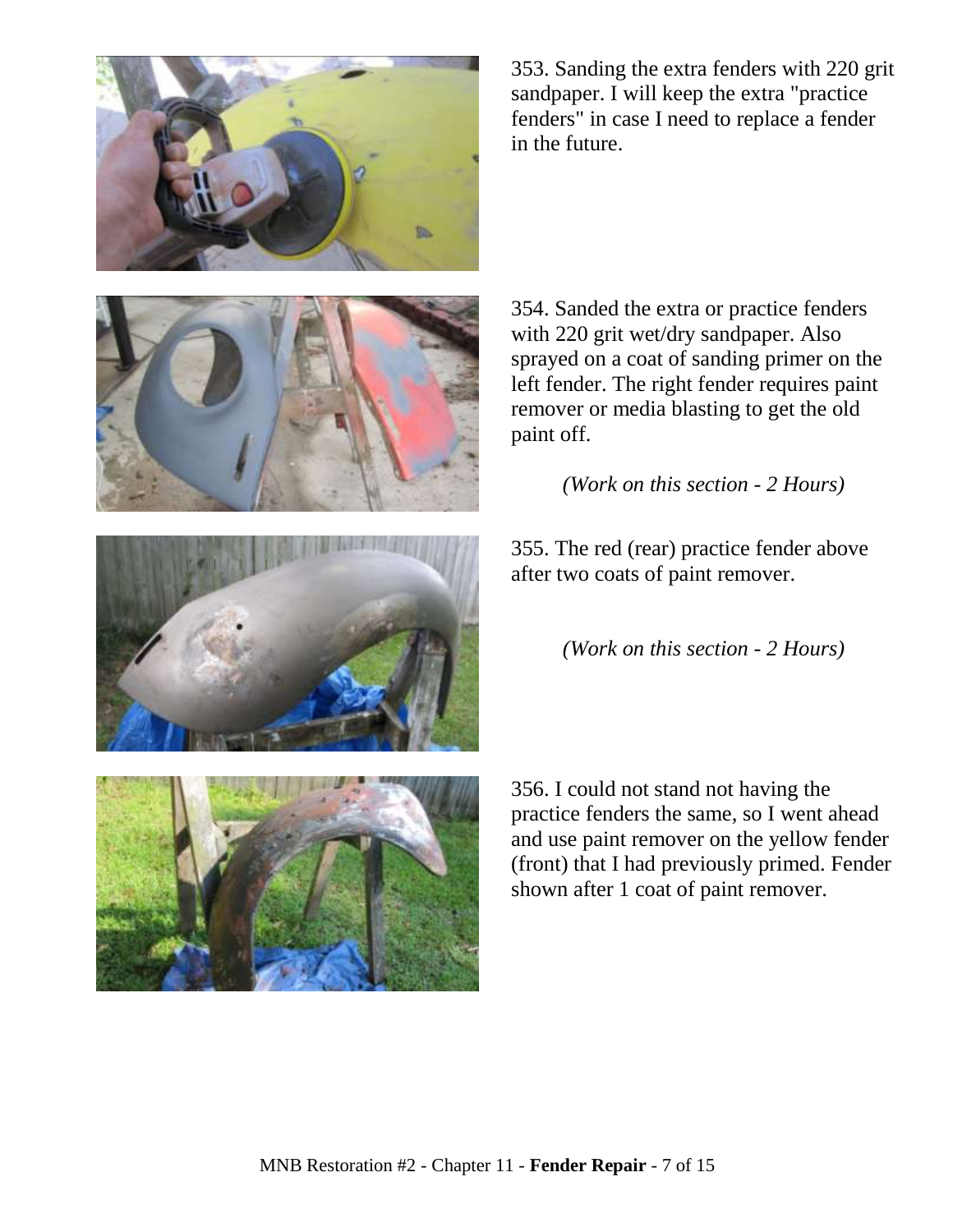



357. Both practice fender shown after 2 coats of paint remover.

358. While using the paint remover I went ahead and cleaned some odds and ends parts. Taillight bracket shown with first coat of paint remover.

359. Taillight bracket shown after two coats of paint remover.



360. Odds and ends parts after paint remover and a little sanding.

*(Work on this section - 2 Hours)*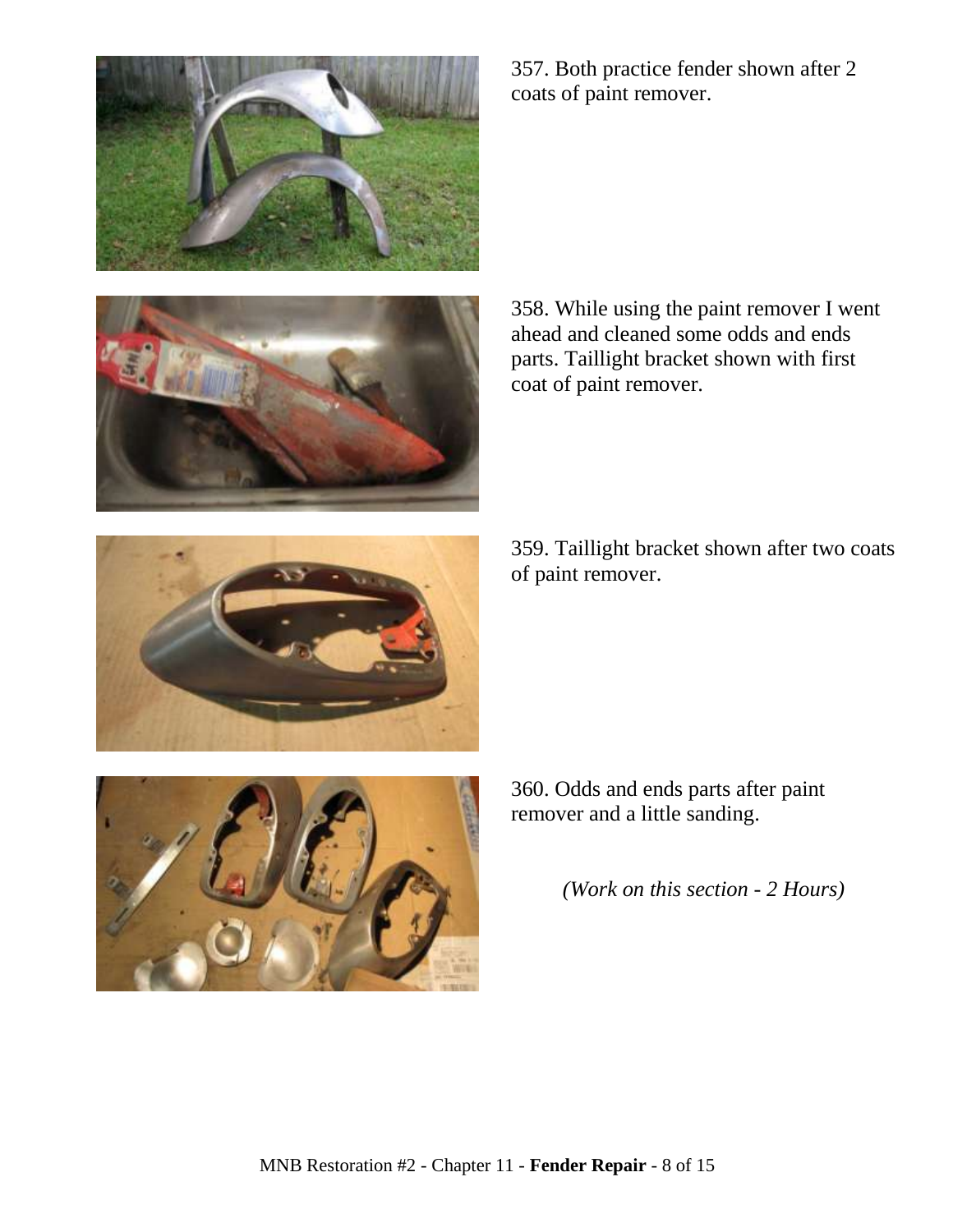



361. Sand the practice fenders again with orbital sander 220 grit.

362. Sand again by hand 220 grit.

363. Pour out a little Dynalite filler.



364. Pour out a little fiberglass resin and mix in with the filler. Rolling the material, not stirring the material.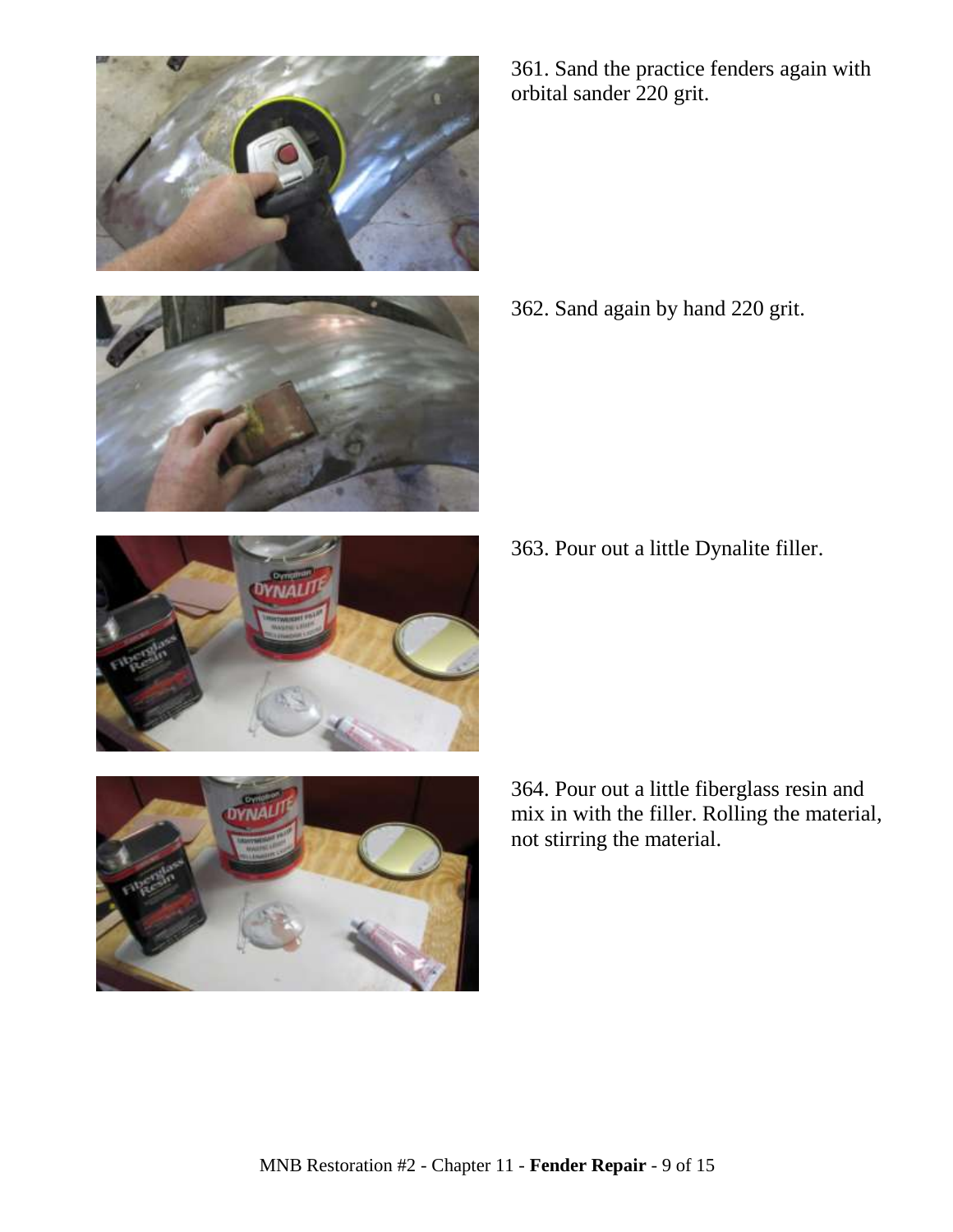





368. First layer of filler spread on practice fender.

367. First layer of filler spread on the practice fender.





366. Filler mixed up to a consistence color.

365. Pour out a little hardener as shown and mix in with the filler. Rolling the material, not stirring the material.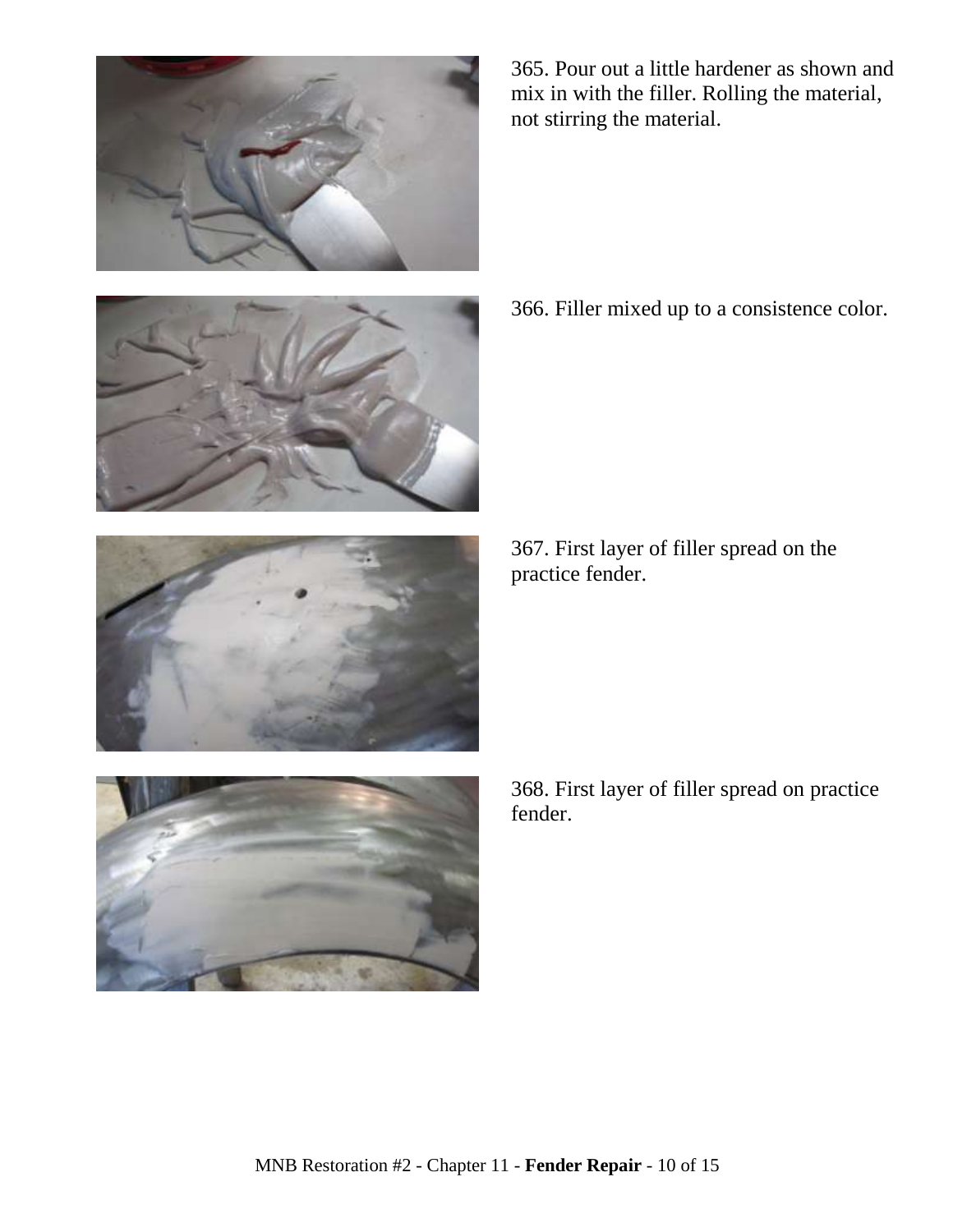

369. First layer of filler spread on practice fender.

370. First layer of filler spread on practice fender.

371. After about 10 minutes run the file over the material to cheese grate the material or taking off the high spots to reduce the sanding effort. After about 1 hour, sand the practice fender with 100 grit sandpaper and wipe clean.

372. Mix up another batch of filler and spread the second coat of filler on the practice fenders. After about 1 hour, sand the practice fender with 120 grit sandpaper and wipe clean.

*(Work on this section - 3 Hours)*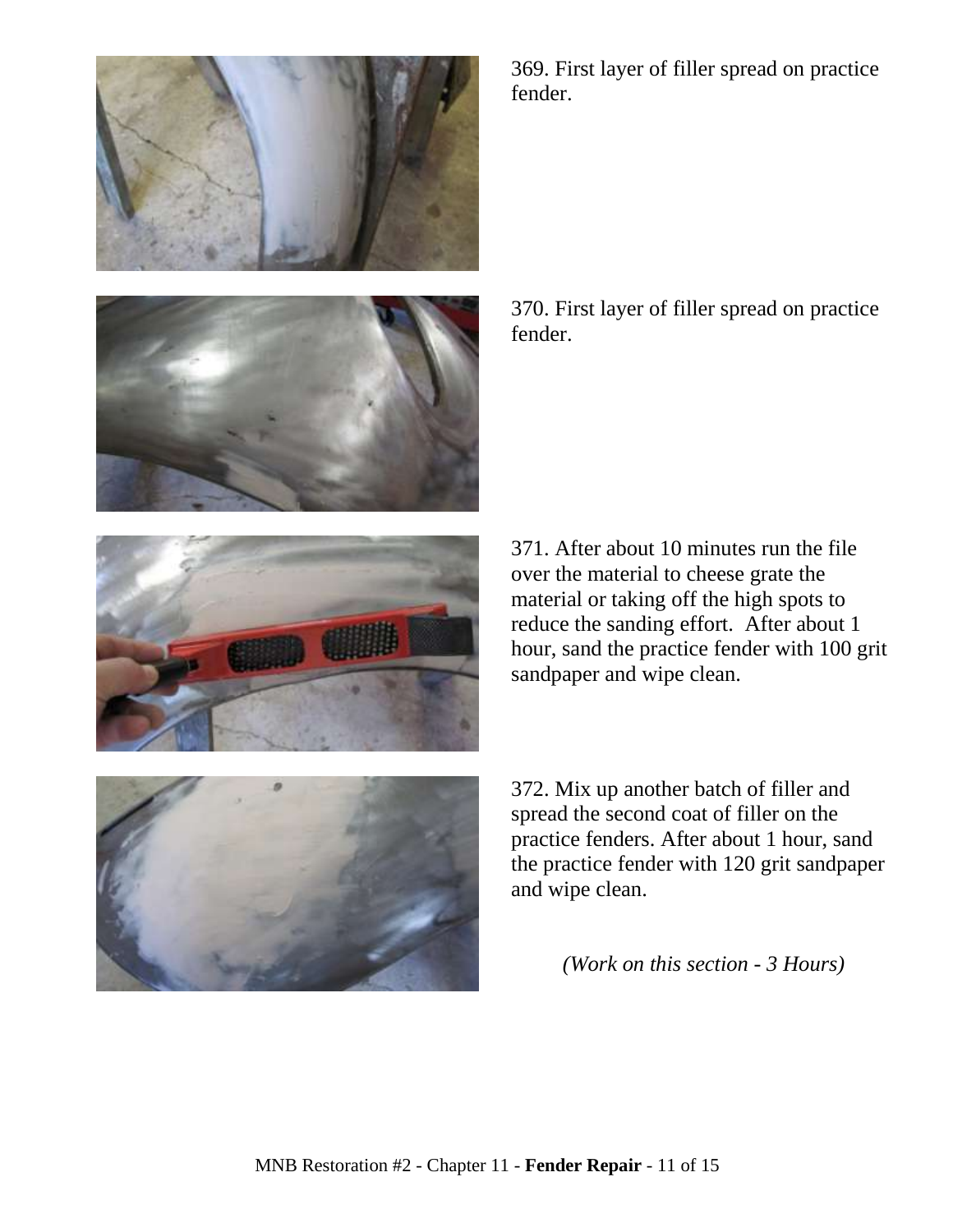



373. Spray on one coat of primer on both sides of the practice fenders.

374. Spray on one coat of primer on back side of some of the odds and end pieces. Clean spray gun and supplies

*(Work on this section - 2 Hours)*

375. Sand with 120 grit Sandpaper.



376. Make a sketch where filler needs to be added to low spots.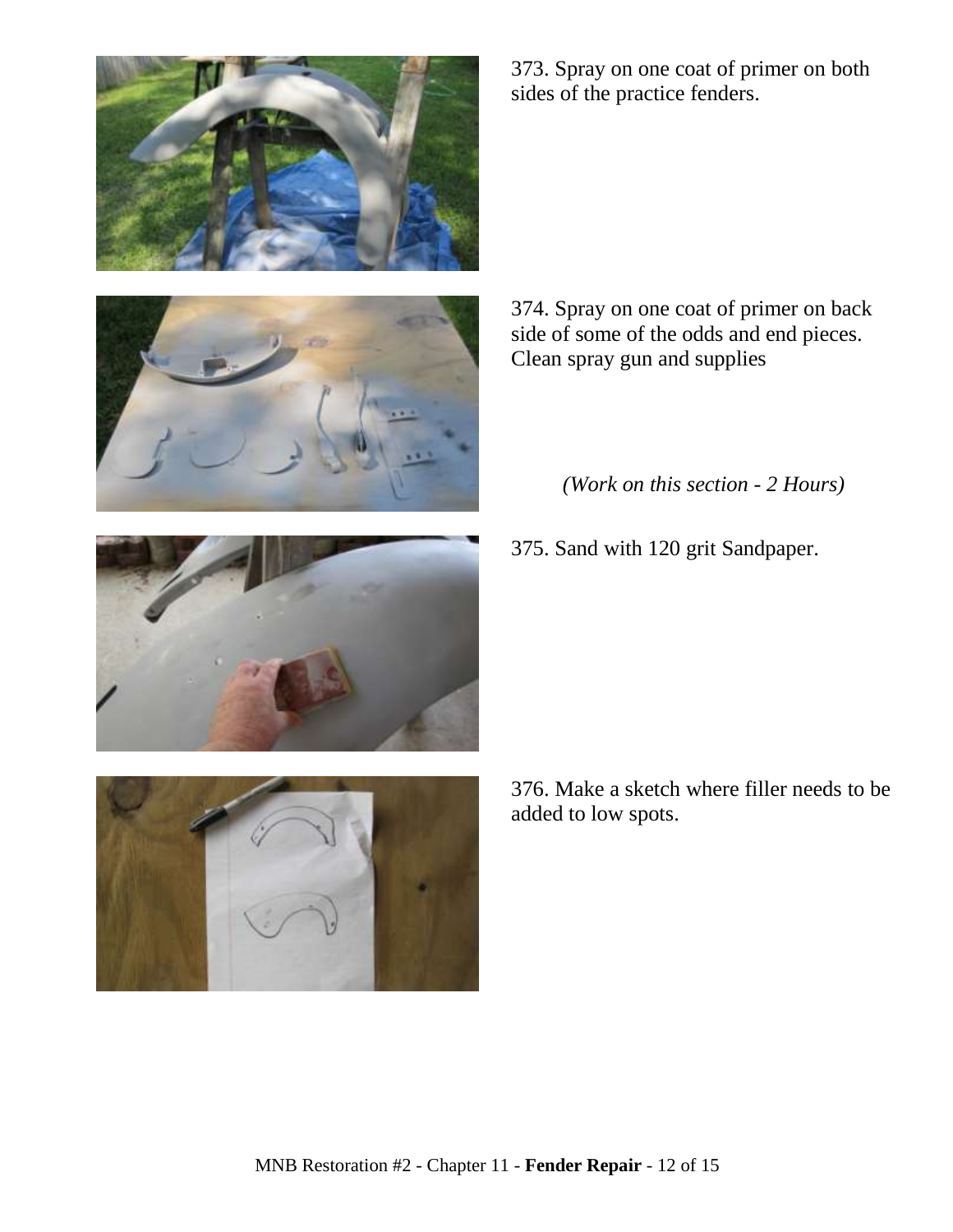



377. Add filler to low spots.

378. Add filler to low spots.



379. Wet sanding practice fenders.



380. Malcolm painting second coat of prime on practice fenders. Also the front sides of the odds and end items were painted. - *(Work on this section - 2 Hours)*

Steps 375 -379 was repeated and a third coat of primer was applied to practice fenders. - *(Work on this section - 2 Hours*

Steps 375 -379 was repeated and a fourth coat of primer was applied to practice fenders. - *(Work on this section - 2 Hours*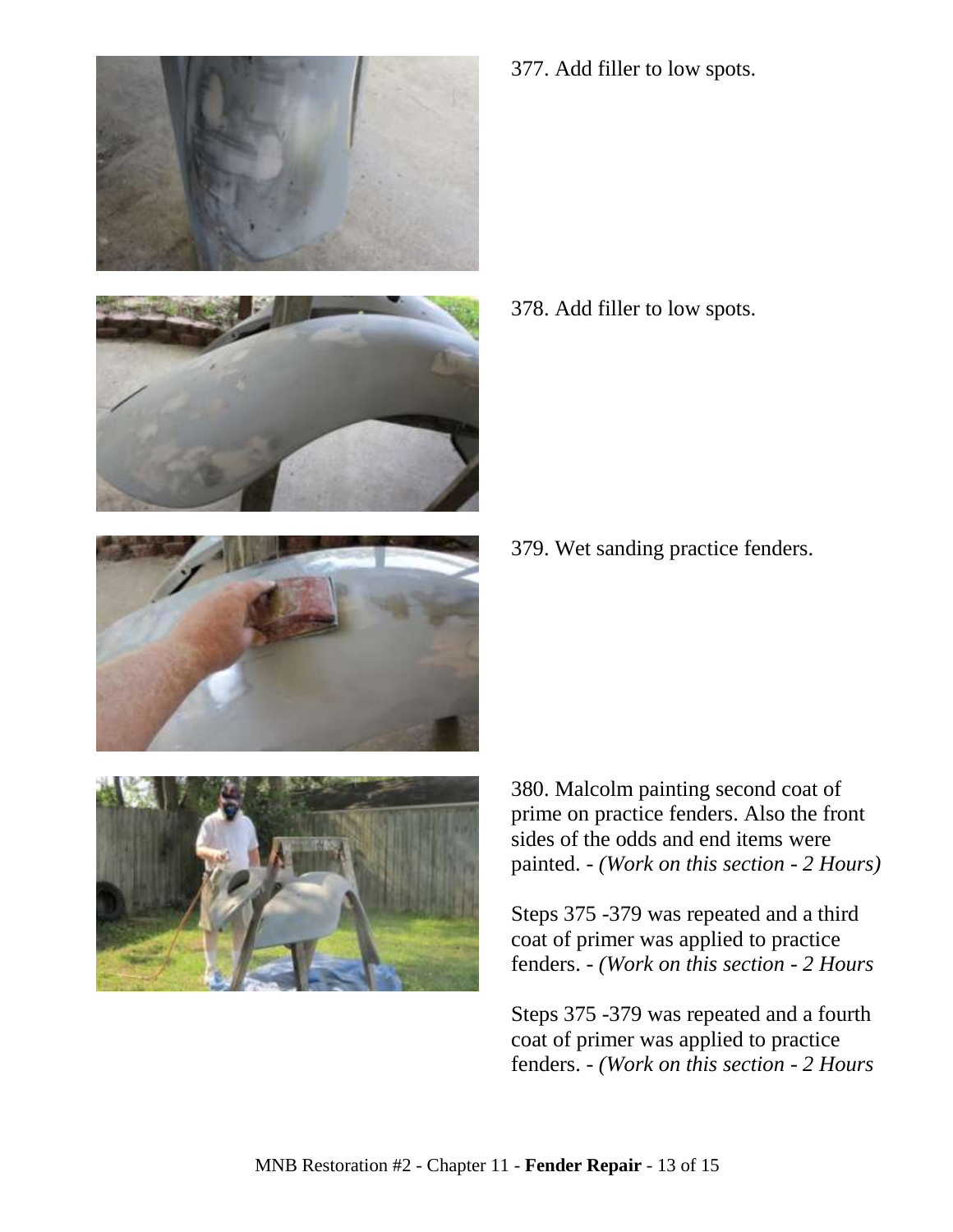



381. I took the original fenders to Grand Bay, AL and had them media blasted on both sides and a coat of epoxy primer painted on both sides.

Note: I am not sure I would have done this again. I decided not to get the hood, deck and body media blasted.

382. The original fenders was then sanded down and body filler applied and then sanded again and another coat of body filler was applied.

383. Procedures shown in detail at left was generally used for patching dents, priming and painting the original fenders and the car. After sanding each time I washed fender down with water, let dry then wiped the fenders down with wax and grease remover with one rag and then dried with another dry rag. Then mixed paint for painting.

384. Original fenders after second coat of prime.

*(Work on this section - 20 Hours)*